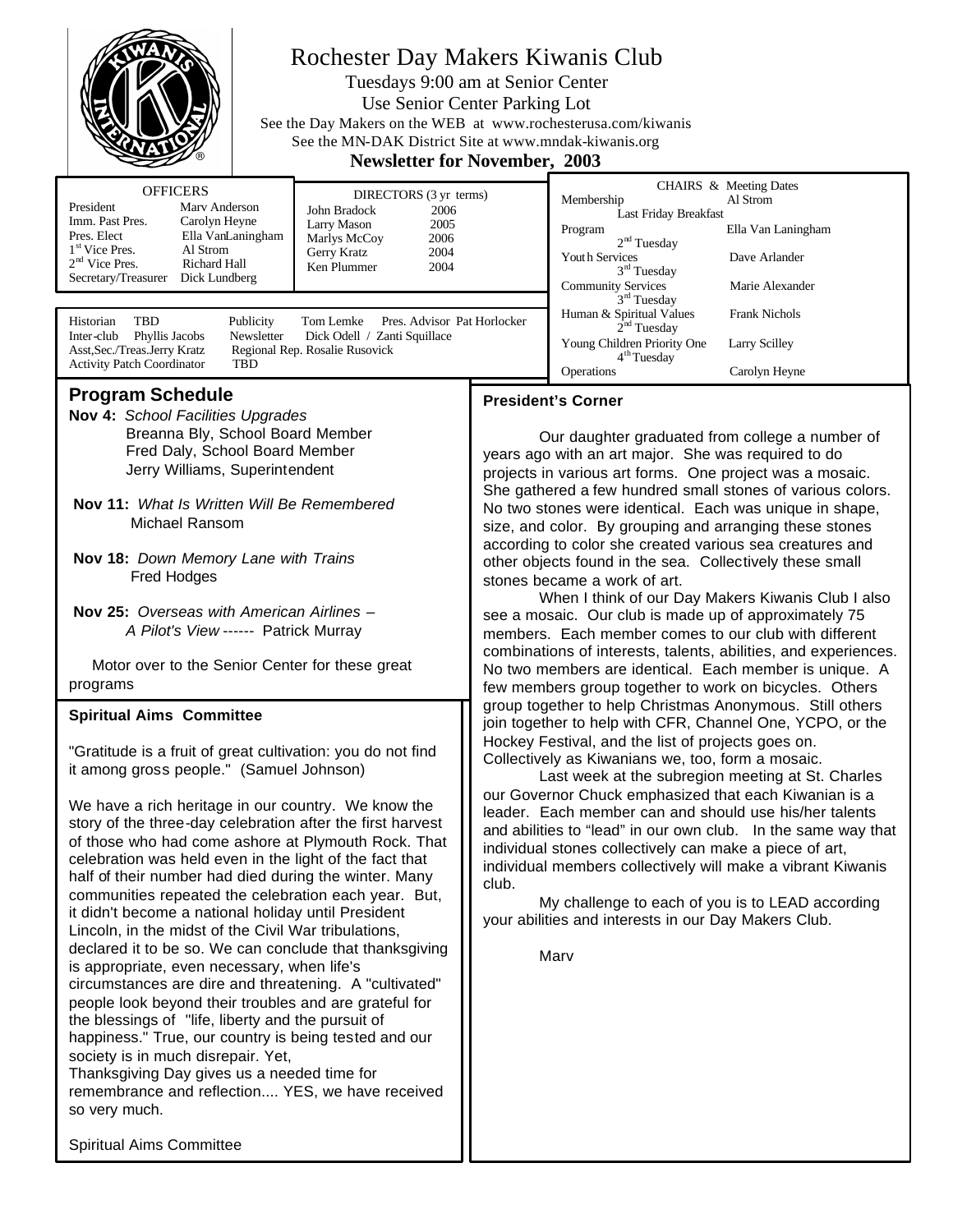| <b>Secretary/Treasurers Report for Oct. 03</b>                                                                                                                                                                                                                         |                                                                                                                                                                                                                                                                                                                                                     |  |  |
|------------------------------------------------------------------------------------------------------------------------------------------------------------------------------------------------------------------------------------------------------------------------|-----------------------------------------------------------------------------------------------------------------------------------------------------------------------------------------------------------------------------------------------------------------------------------------------------------------------------------------------------|--|--|
|                                                                                                                                                                                                                                                                        | <b>Youth Services Committee</b>                                                                                                                                                                                                                                                                                                                     |  |  |
| Bank Balance 9/30/03:<br>\$12,944.38<br>Administrative Account:<br>\$6,852.62<br>Service Account:<br>\$5,281.10<br>Hockey/YCPO:<br>\$652.04<br>\$158.62<br><b>Bike Repair:</b>                                                                                         | The Century Key Club boasts a membership of 45+<br>students. They meet the 1st and 3rd Tuesday of the month<br>at 7:00 AM in the Forum, a circular classroom at the end of<br>the hallway running west of the main office. They always<br>welcome Day Maker visitors.                                                                               |  |  |
| Day Makers Currently On Leave: Rosalie Rusovick, Duane<br>Mathias                                                                                                                                                                                                      | A big THANK YOU goes out to Marv & Elaine Anderson<br>for escorting officers, Caroline Schimurek and Sara<br>Meddock to the Fall Rally in Fargo, ND on Oct 25-26, 2003.                                                                                                                                                                             |  |  |
| August Service Hour Statistics: 449 hours by 40 members,<br>53% Participation                                                                                                                                                                                          |                                                                                                                                                                                                                                                                                                                                                     |  |  |
| 10/7/03 Board Meeting Highlights:                                                                                                                                                                                                                                      | Al Southwick is heading up our bike helmet program and<br>seeks input on helmet selection, distribution methods and<br>storage. Check with AI if you would like to be involved.                                                                                                                                                                     |  |  |
| The giving of bike helmets with bikes received the OK from<br>Christmas Anonymous. Al Southwick wants to look at<br>helmets from various vendors. The board approved buying<br>sample helmets to inspect.                                                              | Thanks to all who signed up to assist with Vision & Hearing<br>screening at Riverside Elementary. The screening is<br>scheduled for Tuesday, November 11.                                                                                                                                                                                           |  |  |
| Day Makers Foundation update by Bob Lahtinen. Bob will<br>need help defining the purpose of the foundation and other<br>wording. Discussed whether or not a separate treasurer is<br>needed for the foundation.                                                        | The Pinewood Academic Club is up and running. They are<br>always looking for more volunteers to work one-on-one<br>with students after school. The group meets every<br>Wednesday and Thursday from 4:00 to 5:00 PM.<br>Volunteers should plan to be there by 3:50 PM. Please                                                                       |  |  |
| The board was reminded that the Red Wing Region 7<br>meeting is Saturday November 15. Our registration<br>deadline is October 28.                                                                                                                                      | remember to sign-in at the main office. Also, please call<br>the main office, 281-6104, if you have to miss an evening<br>for which you signed up.                                                                                                                                                                                                  |  |  |
| The board discussed providing donuts at our weekly club<br>meetings. Approved starting with two dozen donuts at 50<br>cents each. Marlys will check on donating ground coffee to<br>the Senior Center. Marlys will check to see if ice water<br>can be made available. | The bike project is wrapped up for another year. Jack<br>Holmes reports that his crew repaired 247 units (bikes,<br>tricycles and scooters) this season. Fifty-one bikes were<br>distributed this summer leaving almost 200 for the<br>Christmas Anonymous store.                                                                                   |  |  |
| Rather than create a new service project for mock disaster<br>volunteers, we will use our current Red Cross project.                                                                                                                                                   | John Wade reports that we have donated approximately<br>\$40 in coupons to Riverside Elementary during the past<br>three months You can find redemption coupons on Hy-<br>Vee receipts, General Mill's products, Kwik Trip Moola<br>Money - milk in a bag, and Kemps dairy products. Thanks<br>to all who continue to eat in the name of education. |  |  |
| The board approved donating the Annual Banquet silent<br>auction proceeds of \$278.50 to IDD.                                                                                                                                                                          |                                                                                                                                                                                                                                                                                                                                                     |  |  |
| <b>COMMITTEE REPORTS</b><br>Membership- Accepted Hank Kliewer's application for<br>membership.                                                                                                                                                                         |                                                                                                                                                                                                                                                                                                                                                     |  |  |
| Program- Programs are booked through November 11                                                                                                                                                                                                                       |                                                                                                                                                                                                                                                                                                                                                     |  |  |
| Youth Services - No faculty adviser has been assigned<br>to the Century Key Club. Two Century Key Club                                                                                                                                                                 |                                                                                                                                                                                                                                                                                                                                                     |  |  |
| members are going to the fall rally in Fargo. Al                                                                                                                                                                                                                       | <b>November Anniversaries</b><br><b>November Birthdays</b>                                                                                                                                                                                                                                                                                          |  |  |
| Southwick is working on bike helmets. Volunteers<br>are needed for vision and hearing screening at                                                                                                                                                                     | Richard & Karen<br>_ Joan Erickson<br>1<br>$\overline{2}$                                                                                                                                                                                                                                                                                           |  |  |
| Riverside School on November 11.                                                                                                                                                                                                                                       | - Henry Jager<br>Lundberg<br>1<br>_ Judy Lein<br>6 _ John & Pat Wade<br>-1                                                                                                                                                                                                                                                                          |  |  |
| Richard Lundberg<br>Secretary/Treasurer                                                                                                                                                                                                                                | _ Chuck Jacobson<br>21 Bob & Jane Lahtinen<br>4<br>$\_$ Al Strom<br>9<br>20 _ John Griffith<br>22 _ Jack Holmes                                                                                                                                                                                                                                     |  |  |